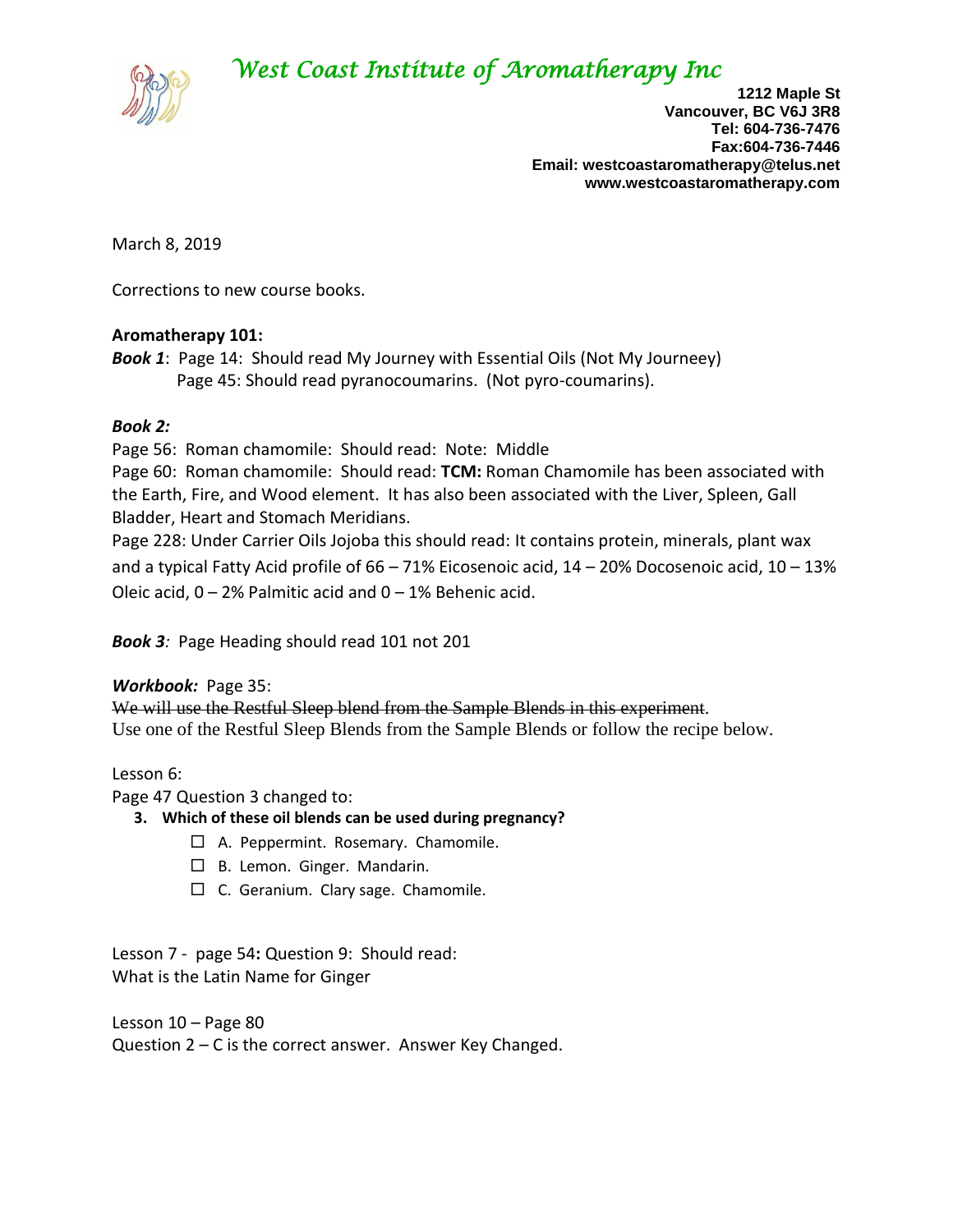Lesson 11 Page 84 – Should be Two Assignments. This should be inserted:

Assignment 2

Create a chart comparing the English vs. French vs. German methods of essential oil use.

This assignment is done in Lesson 1 Assignment 3 **2** Create a cold infused oil.

Page 86 Question 7 – B is correct answer. Answer Key Changed.

Lesson 17 Question 10 – Correct Answer BOTH A & C. Answer Key Changed.

Lesson 19 – Page 142 Question 7 – B is the correct answer. Answer Key Changed.

Page 147: Answer Key: Missing: Lesson  $6$  – Questions  $15$  – A. Lesson  $9$  – Question  $15$  – A

# **Aromatherapy 201:**

*Book 1:* Page 140 updated Links: Sources for Research Information

# *Please note that as these are all outside links I have no control over whether or not they are still live. They are all accurate at the time of writing. If they don't come up for you try googling the heading to see if they have been changed.*

*Aromatherapy Global Online Research Archives AGORA is an international group of volunteers dedicated to providing noncommercial aromatherapy education articles via donated web space on the internet*

<http://nature-helps.com/agora/agora.html>

Essential Oil Database <http://www.quintessential.uk.com/>

International Journal of Clinical Aromatherapy <http://www.ijca.net/>

# Science Direct

[http://www.sciencedirect.com/search?qs=Essential%20Oil&offset=25&show=25&sortBy=releva](http://www.sciencedirect.com/search?qs=Essential%20Oil&offset=25&show=25&sortBy=relevance) [nce](http://www.sciencedirect.com/search?qs=Essential%20Oil&offset=25&show=25&sortBy=relevance)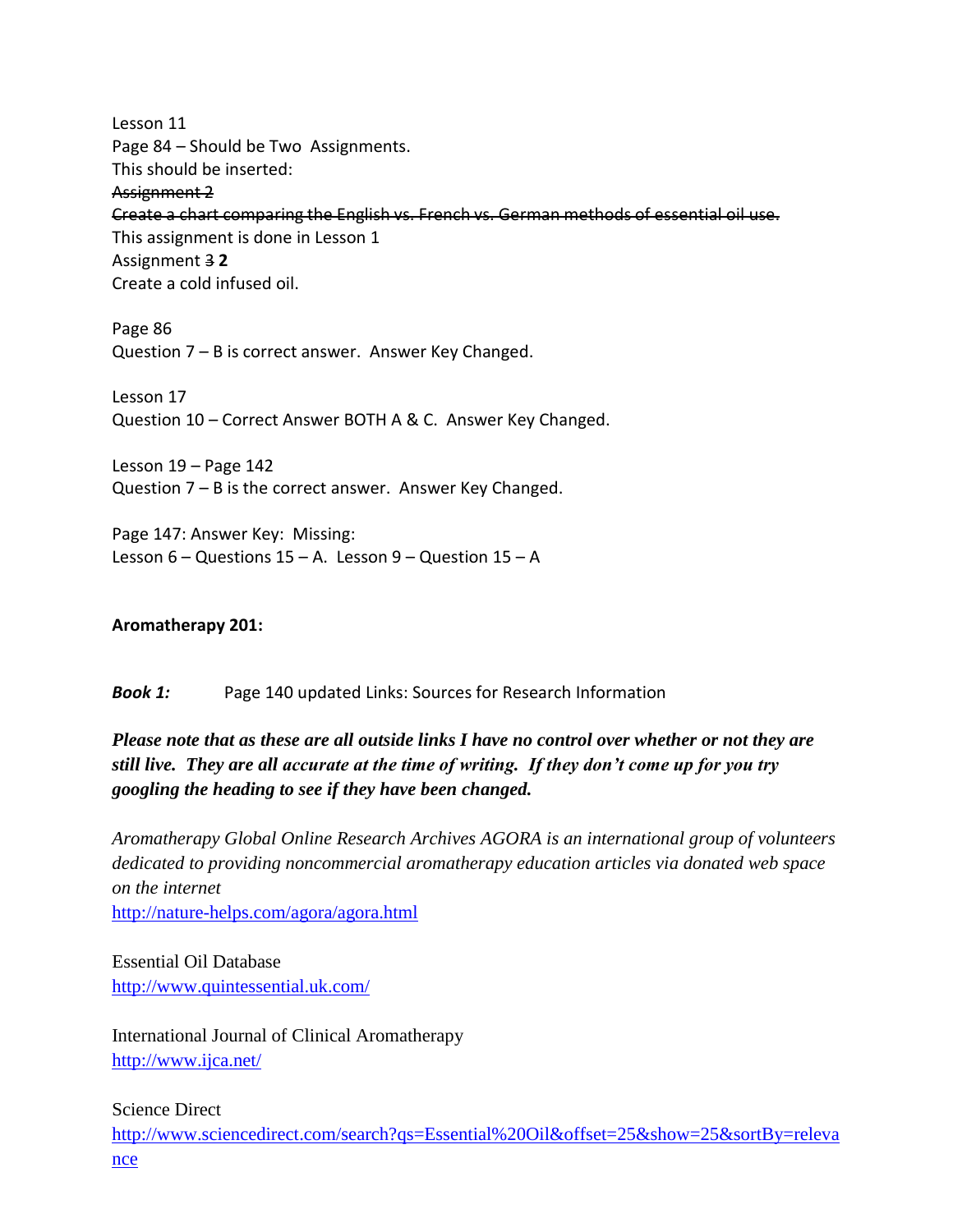Google Scholar <http://scholar.google.ca/>

CAM on PubMed <http://nccam.nih.gov/research/camonpubmed/>

Touch Research Institute - Aromatherapy Research Abstracts <https://www6.miami.edu/touch-research/Aromatherapy.html>

Internet Health Library - Aromatherapy Research <http://www.internethealthlibrary.com/Therapies/Aromatherapy-Research.htm>

Paper on evaluating Research <http://www.vtpi.org/resqual.pdf>

Evaluating Internet Research Sources <http://www.virtualsalt.com/evalu8it.htm>

*Book 2:* Page 60: Bay *Pimenta racemosa* is the correct Latin Name. Page 172: Frankincense Odor Intensity: 7 Page 352: Argan *Argana sipnosa* is the correct Latin Name Page 334: Thyme: Cautions. First Caution should be referenced to Tisserand and Young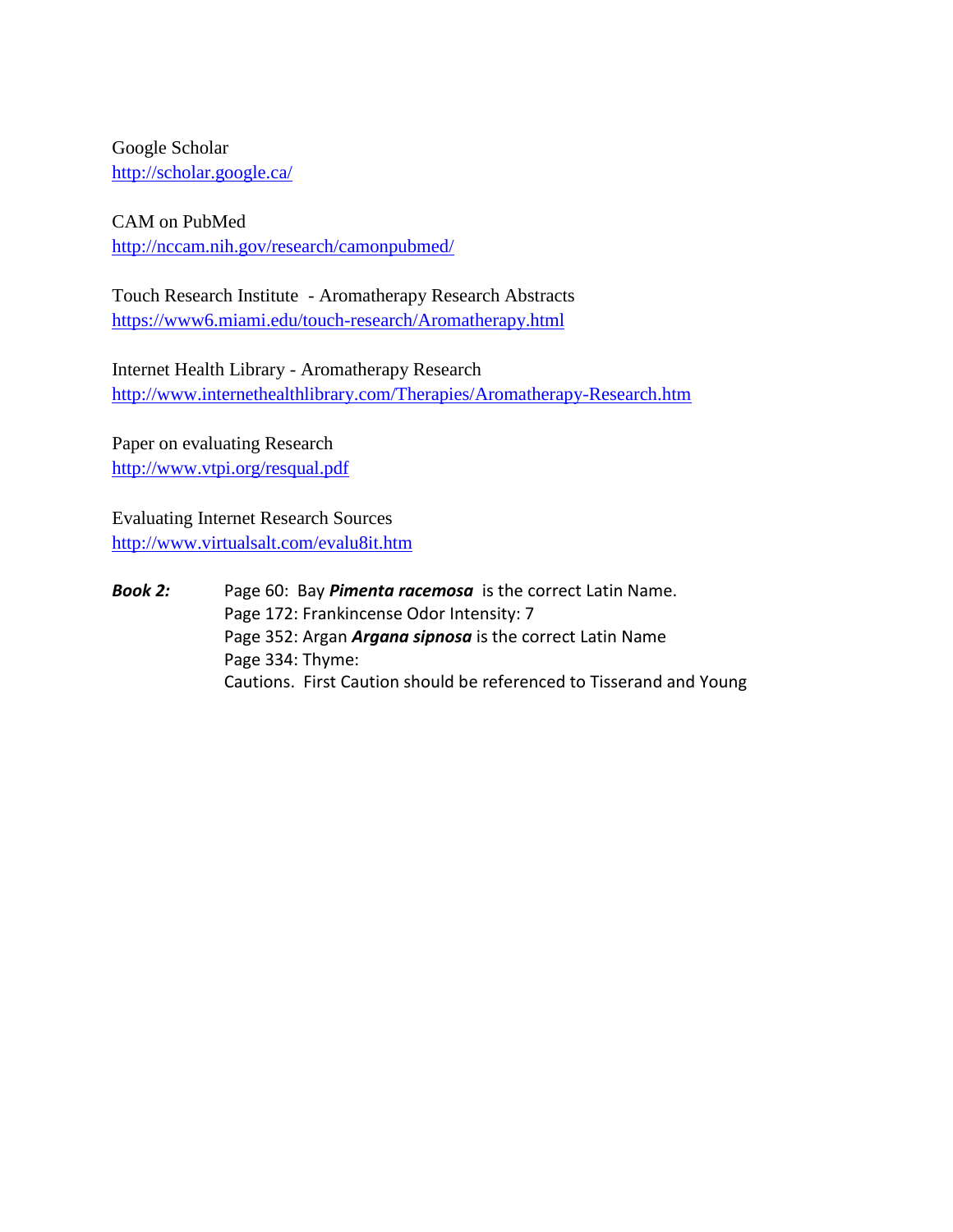